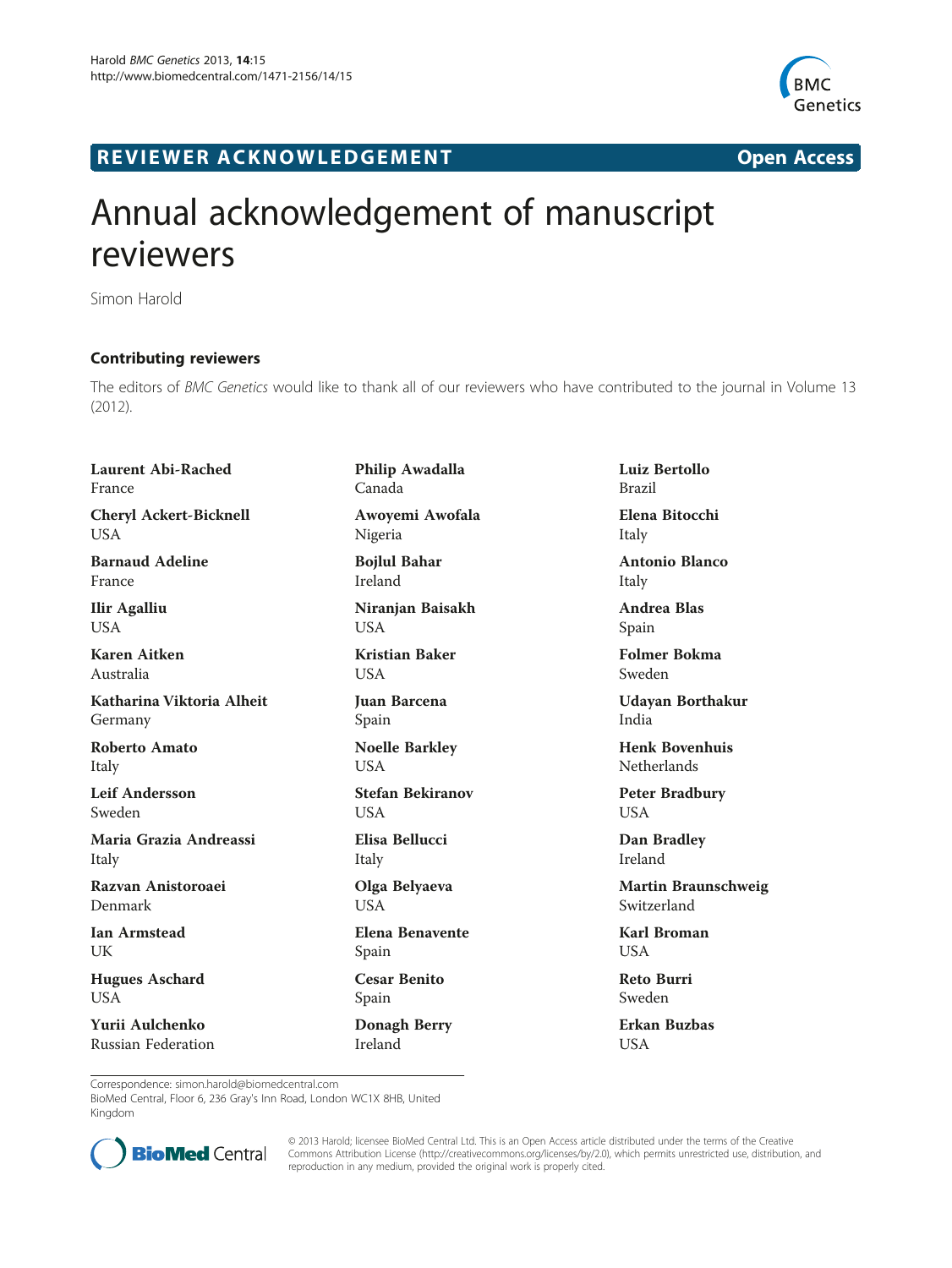Graciela Cabana USA

Diogo Cabral-de-Mello Brazil

Juan Pedro Camacho Spain

Daniel Camerini-Otero USA

Nicola Camp USA

Maximiliano Canepa Australia

Moju Cao China

Luis Carvajal Carmona UK

Gary Carvalho UK

Eduardo Casas **USA** 

Richard Cawthon USA

Swarup Chakrabarti India

Dalia Chakrabarty UK

Deborah Charlesworth UK

Jean-Eric Chauvin France

Charles Chen USA

Zi-Jiang Chen China

Lin Chen USA

Hans Cheng USA

Mete Civelek USA

Don Colgan Australia

Jordi Comadran UK

Heather Cordell UK

Fabiane Costa Brazil

A. Morrie Craig **USA** 

David Crockett USA

Kevin Crosby USA

John J. Crowley Ireland

Phat Dang USA

Roy Danzmann Canada

Catherine Dargemont France

Kiranmoy Das USA

Steve Davis New Zealand

Roberta Davoli Italy

Bernard de Massy France

Tim De Meyer Belgium

Santie De Villiers Kenya

Ruud Delwel Netherlands

Olivier Demeure France

Gabriele Di Gaspero Italy

Xiangdong Ding China

Assaf Distelfeld Israel

Narendra Dixit India

Lu Dong China

Gaby Doxiadis Netherlands

Zhi-Qiang Du USA

Canxing Duan China

Lisa Durso USA

Julien Dutheil France

Scott Edwards **USA** 

Jean Michel Elsen France

Livinus Emebiri Australia

Scott Emrich USA

Jürg Enkerli Switzerland

Warren Ewens **USA** 

João Fadista Denmark

Patricia Faivre Rampant France

Rui Feng USA

Willem Ferguson South Africa

Juan Jose Ferreira Spain

Iris Fischer France

Pierre Fobert Canada

Marie Fogarty USA

Luca Fontanesi Italy

Jia Nee Foo Singapore

Jiri Forejt Czech Republic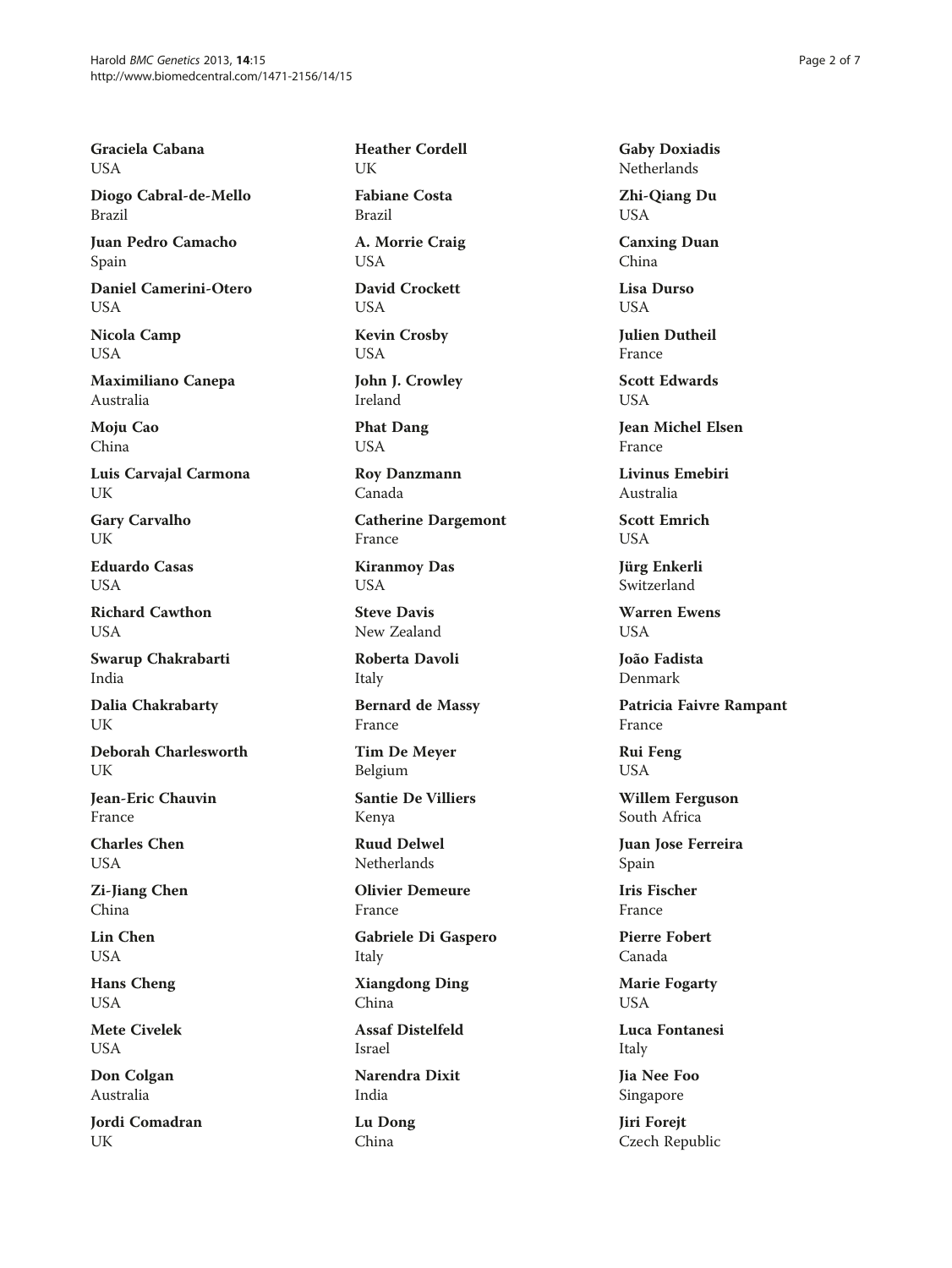Selma Forni USA

Alexandre Fournier-Level Australia

Paolo Franchini Germany

Merete Fredholm Denmark

Gertraude Freyer Germany

Donald Frohlich USA

Agata Gadaleta Italy

Guimin Gao **USA** 

Amber Garber Canada

Maria J Garcia-Garcia **USA** 

Dorian Garrick **USA** 

Carine Genet France

Nicolas Gengler Belgium

Chris Gignoux **USA** 

Bikram Gill **USA** 

Damjan Glavac Slovenia

Tom Goldammer Germany

Luis Gomez-Raya USA

Elena G. Gonzalez Spain

Jan Graffelman Spain

Alexander Graphodatsky Russian Federation

Michael Grashorn Germany

Thomas Gridley USA

Yongtao Guan USA

Michele Guescini Italy

Baozhu Guo USA

René Guyomard France

Chris Haley UK

Leng Han USA

Olivier Hanotte UK

David Heckel Germany

John Henshall Australia

Pilar Hernandez Spain

Bruce Herron **USA** 

Nicolas Heslot **USA** 

John Hickey Australia

William Hill UK

Axel Hillmer Singapore

Suzanne Hizer USA

Paul Hocking UK

Ola Hössjer Sweden

Ross Houston UK

Ting Hu USA

Wen Huang USA

Xin Huang USA

Eveline Ibeagha-Awemu Canada

Akihiro Ikeda **USA** 

Wilfred Ip Canada

Moritoshi Iwagami Japan

Naoharu Iwai Japan

Mandy Jackson UK

Hans-Georg Joost Germany

Jordi Jordana Spain

Ki-Hong Jung South Korea

Kazusaku Kamiya Japan

Raj Kandpal USA

Chen-Hung Kao Taiwan

Manfred Kayser **Netherlands** 

Matthew Kelly Australia

Brian Kemp USA

Peter Kerr Australia

Mehar Khatkar Australia

Kenneth K. Kidd USA

Masato Kinoshita Japan

Brian Kirkpatrick USA

Roland Kölliker Switzerland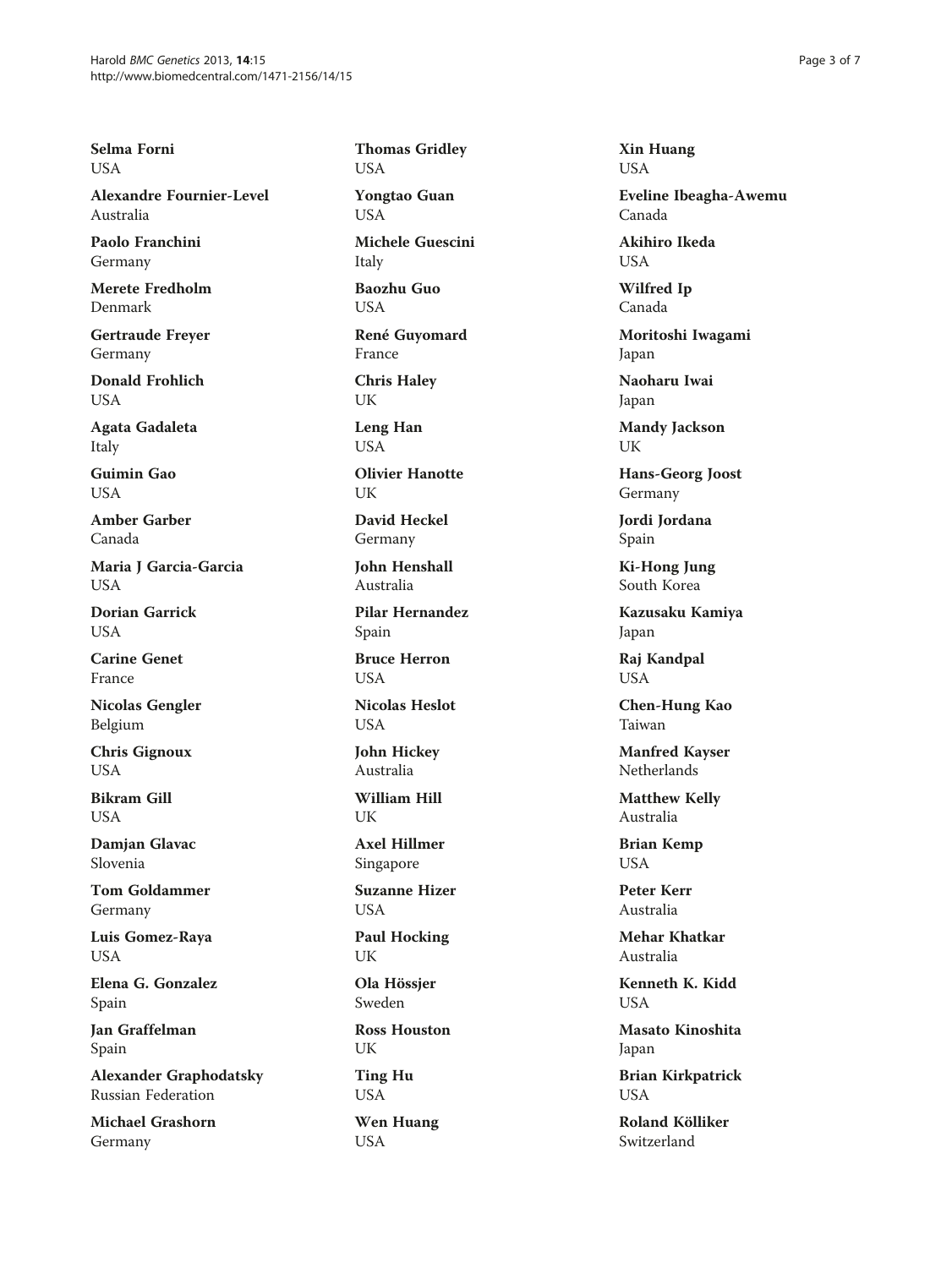Lukas Kratochvil Czech Republic

Johannes Krause Germany

Christa Kuehn Germany

Gustavo Kuhn Brazil

Mary Kuhner USA

Poh San Lai Singapore

Carles Lalueza-Fox Spain

Matthew Lanktree Canada

Oscar Lao Netherlands

Luisa Last Switzerland

Uri Lavi Israel

Young Sik Lee South Korea

Andres Legarra France

Sigrid Lehnert Australia

Yao Li **USA** 

Yun Li USA

Xi-Xiang Li China

Zitong Li Finland

Hongying Li USA

Shaoyu Li USA

Ming Li USA

Jiahan Li USA

Gengxin Li USA

Zhaohai Li USA

Eric Liebgold USA

Honghuang Lin USA

Wan-Yu Lin **USA** 

Anna Linderholm UK

Bang Liu China

Jian-Feng Liu China

Jingyuan Liu USA

Sunny Liu USA

Douglas Londono **USA** 

Christian Looft Germany

Marta Lopes Turkey

Luciana Lourenço Brazil

James Luby USA

Adam Lukaszewski USA

Anne Lundén Sweden

David Lynn Ireland

Wujun Ma Australia

Nicolo Macciotta Italy

Margaret Mackinnon Kenya

Stuart MacNeill UK

Gregory Maes Belgium

Clint Magill USA

Thibaut Malausa France

Christian Maltecca USA

Mauro Mandrioli Italy

Douglas Marchuk USA

Daniela Marone Italy

Cesar Martins Brazil

Anna Maria Mastrangelo Italy

Hisao Masukata Japan

Raluca Mateescu **USA** 

Scot Matkovich **USA** 

Celia May UK

Bruce McDonald Switzerland

Jan McDowell **USA** 

John McEwan New Zealand

Tim McNellis **USA** 

Kieran Meade Ireland

Hendrik-Jan Megens Netherlands

Emese Meglecz France

Eli Meyer USA

Thomas Miedaner Germany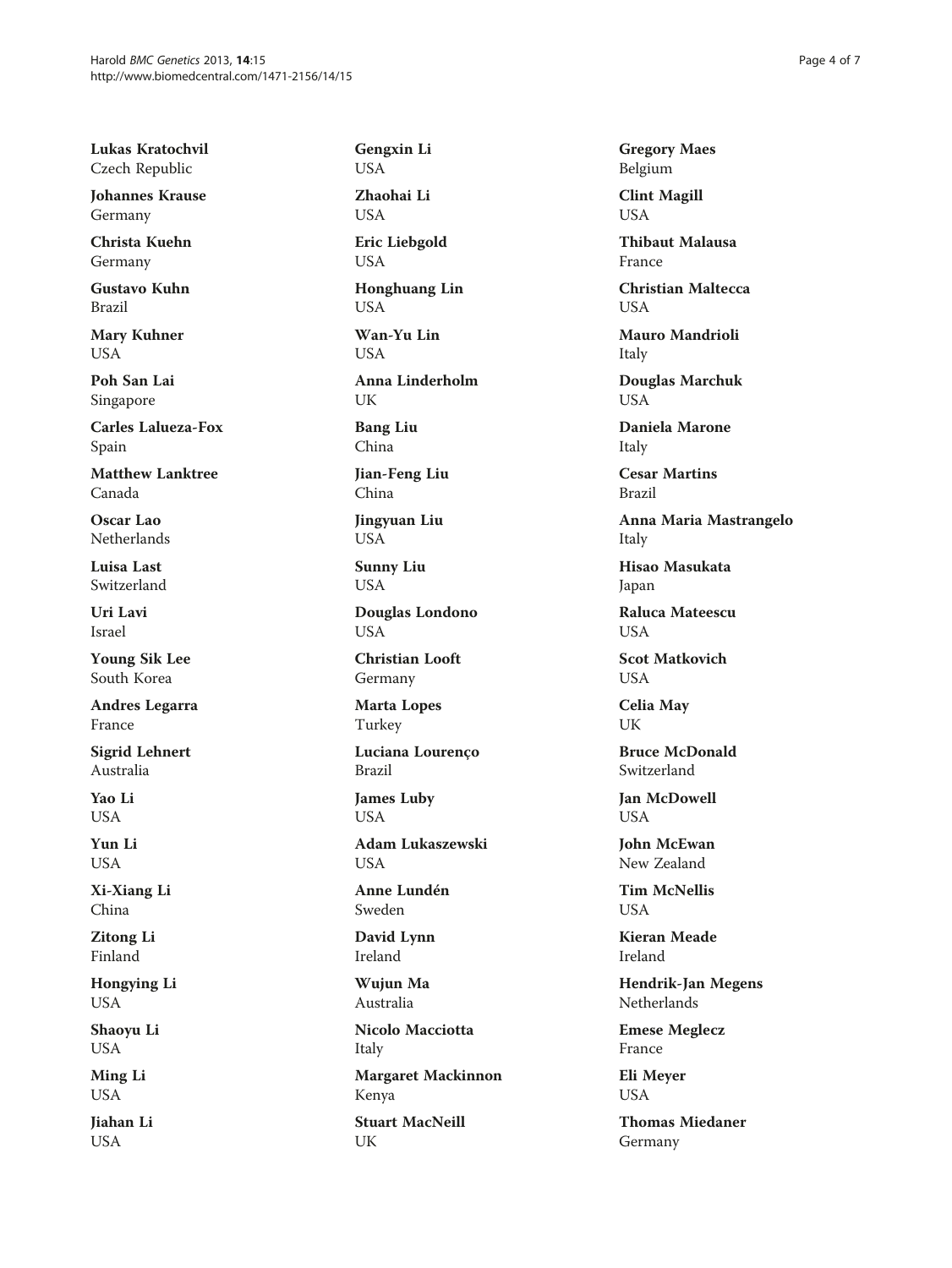Stephen Miller Canada

Thomas Moen Norway

Seyed Abolghasem Mohammadi Iran

Marta Molnar-Lang India

Stefano Mona France

Samrat Mondol India

Xavier Montagutelli France

Richard Moore USA

Christopher Moran Australia

Gerhard Moser Australia

Connie Mulligan USA

Indraiit Nanda Germany

Alexander Nater Switzerland

Alejandro Nato **USA** 

Alireza Navabi Canada

Dana Nelson USA

Matthew Nelson Australia

Frank Nicholas Australia

Wen Hui Nie China

Anita Oberbauer **USA** 

Dennis O'Brien **USA** 

Konrad Ocalewicz Poland

Nathan O'Callaghan Australia

Damaris Odeny South Africa

Devin Oglesbee **USA** 

Kevin Ohlemiller USA

Ettore Olmo Italy

Rafael Oriol France

Elaine A Ostrander **USA** 

Antonio Pacheco Mexico

Per Palsboll Netherlands

Pekka Pamilo Finland

Wei Pan USA

Roberto Papa Italy

Heidi Parker **USA** 

Francisco Peñagaricano USA

Bo Peng USA

Andy Pereira USA

Miguel Perez-Enciso Spain

Silvina Pessino Argentina

Gary Peter USA

Hans-Peter Piepho Germany Marie-Hélène Pinard-van der Laan France Matti Pirinen UK

Geoffrey Pollott UK

Francois Pompanon France

Elena Potokina Russian Federation

Paul Proost Belgium

Catherine Purcell  $I$   $I$  $S$  $\Delta$ 

Herman Raadsma Australia

Harsh Raman Australia

Rosy Raman Australia

Nirala Ramchiary South Korea

Kenneth Ramos **USA** 

Domenico Rau Italy

Terje Raudsepp USA

Carol Reeb **USA** 

Danielle Reed USA

Giuseppe Reforgiato Recupero Italy

Birgitte Regenberg Denmark

Jose A. Riancho Spain

Juliette Riquet France

Marion Roder Germany

Monica Rodriguez Italy

Odd Arne Rognli Norway

Gary Rohrer USA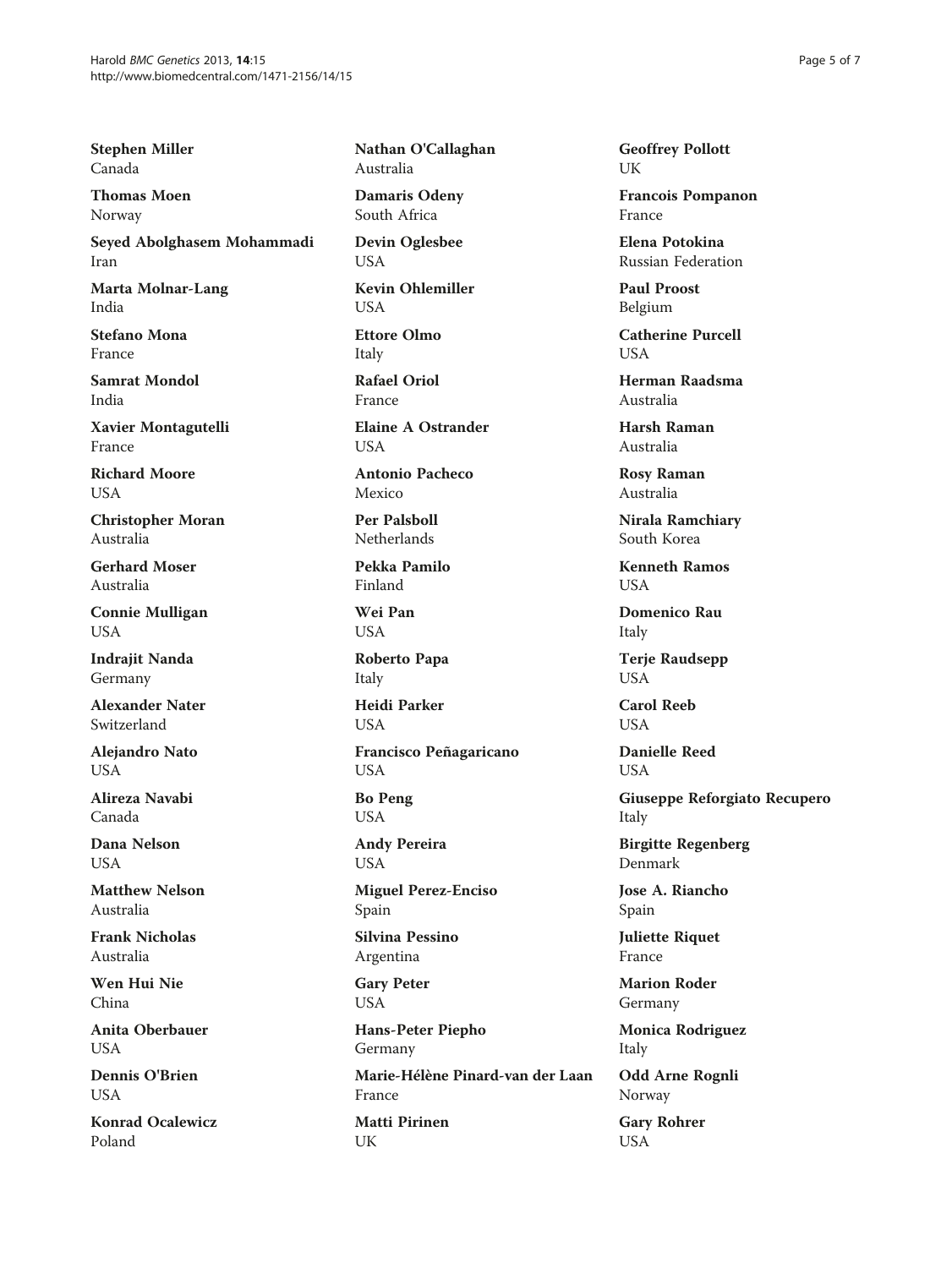Megan Rolf USA

Mikeal Roose USA

Janet Rossant **USA** 

Josep A. Rossello Spain

Mathieu Rougemaille France

Carl-Johan Rubin Sweden

Peter Ryan Australia

Alexei Ryskov Russian Federation

Goutam Sahana Denmark

Antonio Sanchez Spain

Raquel Sánchez-Pérez Spain

Jessica Satkoski Trask **USA** 

Ulrike Sauermann Germany

Richa Saxena **USA** 

Robert Schnabel **USA** 

James Schneider USA

Colin Semple UK

Y.D. Sharma India

Vinay Shenoy India

Peng Shi China

Sukhwinder Singh Mexico

Montgomery Slatkin USA

Warren Snelling USA

Minsun Song USA

Tad Sonstegard **USA** 

Vitor Sousa USA

Peerasak Srinives Thailand

Juan Steibel **USA** 

Kathrin Friederike Stock Germany

Anne Stone USA

Paul Stothard Canada

Ismo Stranden Finland

Hokeun Sun **USA** 

Nathan Sutter **USA** 

Carolyn Sweeney **USA** 

Marek Switonski Poland

E Shyong Tai USA

Akshay Talukdar India

Sheh May Tam Malaysia

Eduardo Tarazona-Santos Brazil

Diethard Tautz Germany

Ross Tellam Australia

Yik Ying Teo Singapore

Raffaele Testolin Italy

William Thomas UK

Ralph Tiedemann Germany

Fausto Tinti Italy

Vladimir Trifonov Russian Federation

David Tritchler Canada

Tudorita Tumbar USA

Benjamin Tycko USA

V Udhayakumar USA

George Uhl USA

Ales Vancura **USA** 

Marco Vanoni Italy

Paul VanRaden **USA** 

Edwin Veldhuizen Netherlands

Ignazio Verde Italy

Fabio Veronesi Italy

Marcelo Vicari Brazil

Alain Vignal France

Kunjupillai Vijayan India

Johanna Vilkki Finland

Vitaly Volobouev France

Daniel Wagner USA

Tao Wang USA